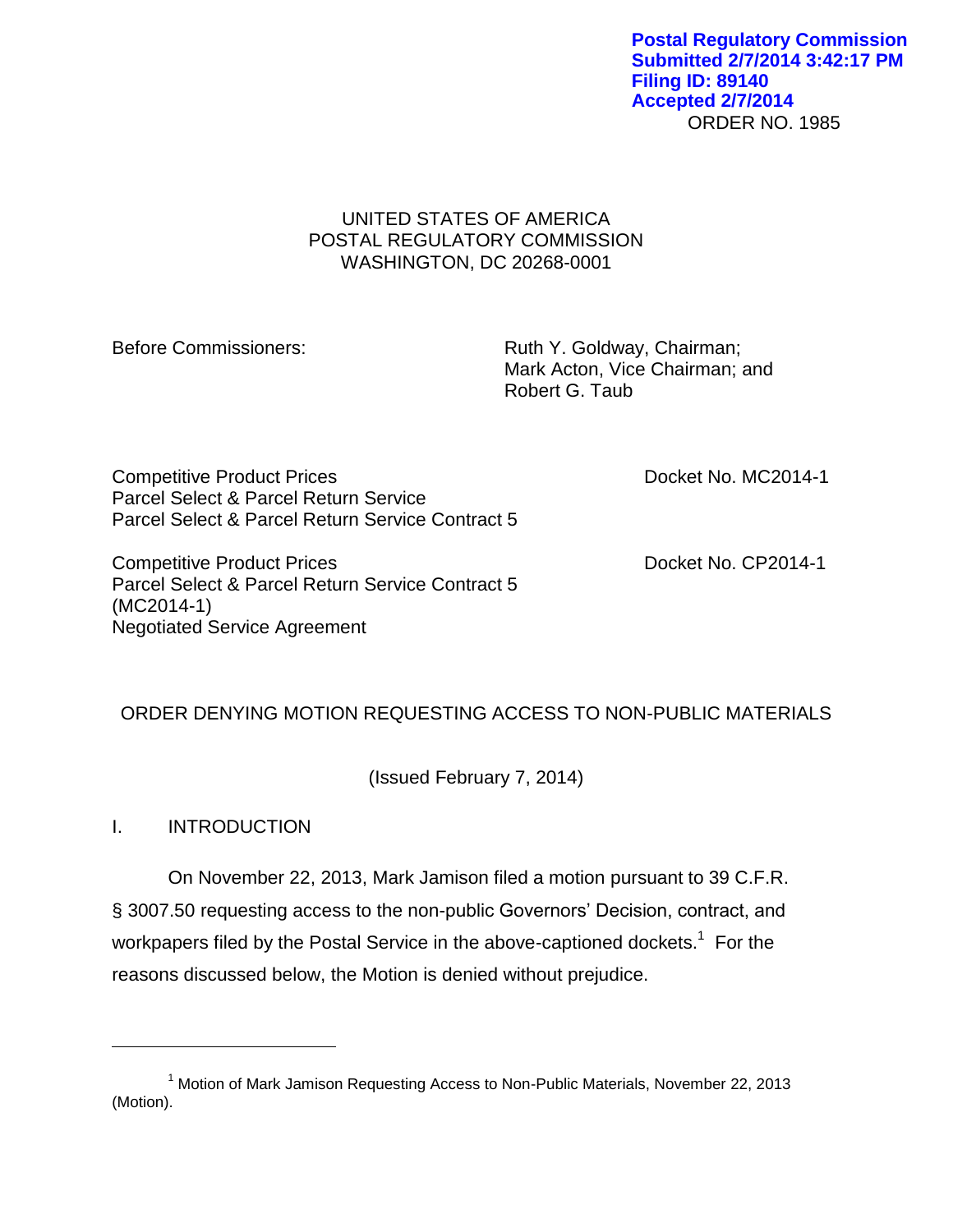$\overline{a}$ 

On October 17, 2013, the Postal Service filed with the Commission a request to add Parcel Select and Parcel Return Service Contract 5 to the competitive product list.<sup>2</sup> The Request included the contract, supporting workpapers, and Governors' Decision 11-6.<sup>3</sup> The Postal Service asserted that portions of the contract, workpapers, and Governors' Decision are commercial information that would not be publicly disclosed under good business practice and, pursuant to 39 C.F.R. § 3007.21, applied for non-public treatment of those portions. Request, Attachment F at 1.

On October 18, 2013, the Commission issued an order noticing the filing, appointing a Public Representative, and providing interested persons with an opportunity to comment. Comments were filed by the Public Representative who concluded that it satisfied relevant statutory requirements.<sup>4</sup>

The Commission examined the contract and the supporting workpapers and concluded that the rates in the first year of the contract cover attributable costs and that the contract otherwise complies with 39 U.S.C. § 3633(a) and 39 C.F.R. § 3015.5.<sup>5</sup> The Commission granted the Request on October 29, 2013. Order No. 1863 at 7. The contract took effect October 30, 2013, and it is scheduled to expire 5 years after that date. *See* Request, Attachment B at 13.

<sup>&</sup>lt;sup>2</sup> Request of the United States Postal Service to Add Parcel Select and Parcel Return Service Contract 5 to Competitive Product List and Notice of Filing (Under Seal) of Unredacted Governors' Decision, Contract, and Supporting Data, October 17, 2013 (Request).

 $3$  Decision of the Governors of the United States Postal Service on the Establishment of Prices and Classifications for Domestic Competitive Agreements, Outbound International Competitive Agreements, Inbound International Competitive Agreements, and other Non-Published Competitive Rates, March 22, 2011 (Governors' Decision No. 11-6).

<sup>&</sup>lt;sup>4</sup> Public Representative Comments on Postal Service Request to Add Parcel Select and Parcel Return Service Contract 5 to Competitive Product List, October 24, 2013, (PR Comments), at 3.

<sup>&</sup>lt;sup>5</sup> Order Adding Parcel Select & Parcel Return Service Contract 5 to the Competitive Product List, October 29, 2013 (Order No. 1863), at 4-5.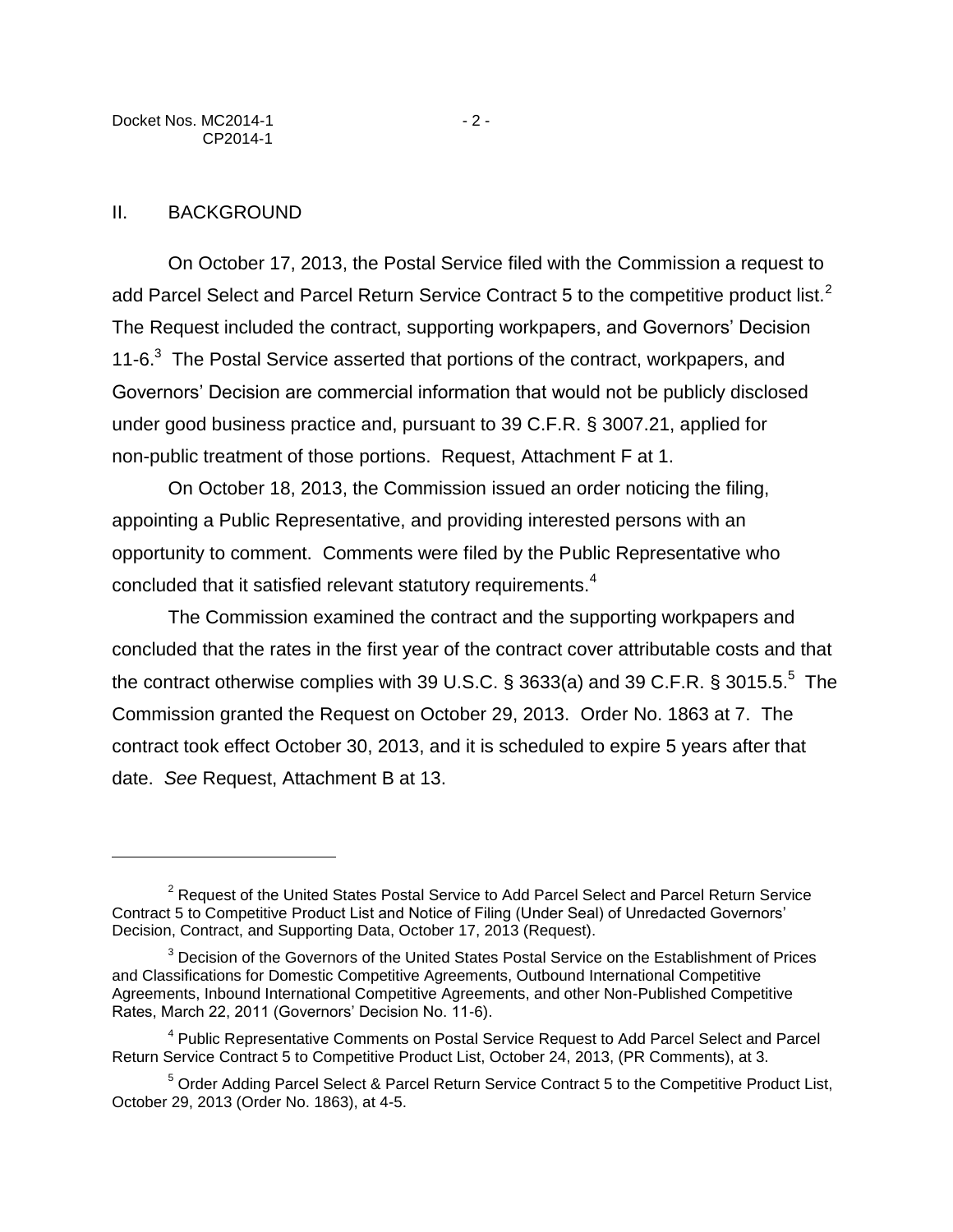Mr. Jamison filed a Motion for access to non-public materials relating to the contract on November 22, 2013. On November 27, 2013, the Postal Service and Amazon Fulfillment Services, Inc. (Amazon) filed responses in opposition to the Motion.<sup>6</sup> Amazon states that it is the contract partner in the above-captioned dockets. Amazon Response at 1.

On November 29, 2013, Mr. Jamison filed his own response to the Postal Service Response and the Amazon Response, together with a motion for leave to respond.<sup>7</sup> On December 6, 2013, Amazon filed a response in opposition to the Motion for Leave to Respond.<sup>8</sup> By letter dated January 15, Mr. Jamison requests that the Commission act on his Motion.<sup>9</sup>

### III. PARTIES' POSITIONS

 $\overline{a}$ 

*Motion*. Mr. Jamison requests access to the contract, supporting workpapers, and Governors' Decision filed in the above-captioned dockets in order to conduct "an

<sup>&</sup>lt;sup>6</sup> Response of the United States Postal Service in Opposition to Motion for Access to Non-Public Materials, November 27, 2013 (Postal Service Response); Opposition of Amazon Fulfillment Services, Inc., to Motion of Mark Jamison Requesting Access to Non-Public Materials, November 27, 2013 (Amazon Response).

<sup>&</sup>lt;sup>7</sup> Response to United States Postal Service and Amazon Fulfillment Services Inc. Responses Opposing Access to Materials Filed Under Seal, November 29, 2013 (Jamison Response); Motion of Mark Jamison for Leave to File Response to United States Postal Service and Amazon Fulfillment Services Inc. Responses in Opposition to Motion Requesting Access to Unpublished Materials, November 29, 2013 (Motion for Leave to Respond).

<sup>&</sup>lt;sup>8</sup> Opposition of Amazon Fulfillment Services, Inc., to Motion of Mark Jamison for Leave to File Response to USPS and Amazon Responses, December 6, 2013 (Amazon Opposition). The Motion for Leave to Respond asserts that a response is necessary to respond to arguments in the Amazon Response that Mr. Jamison believes are not supported in fact. Motion for Leave to Respond at 1. Amazon opposes the Motion for Leave to Respond on the basis of 39 C.F.R. § 3007.50(c), which prohibits replies to answers filed in response to motions for access to non-public information under 39 C.F.R. § 3007.50(a) "[u]nless the Commission otherwise provides." Amazon Opposition at 1. Given the conclusion that the request for access is premature, the Motion for Leave to Respond is denied as moot.

<sup>&</sup>lt;sup>9</sup> Letter from Mark Jamison to Chairman Ruth Goldway, Commissioner Robert Taub, and Commissioner Mark Acton, Postal Regulatory Commission, dated January 15, 2014.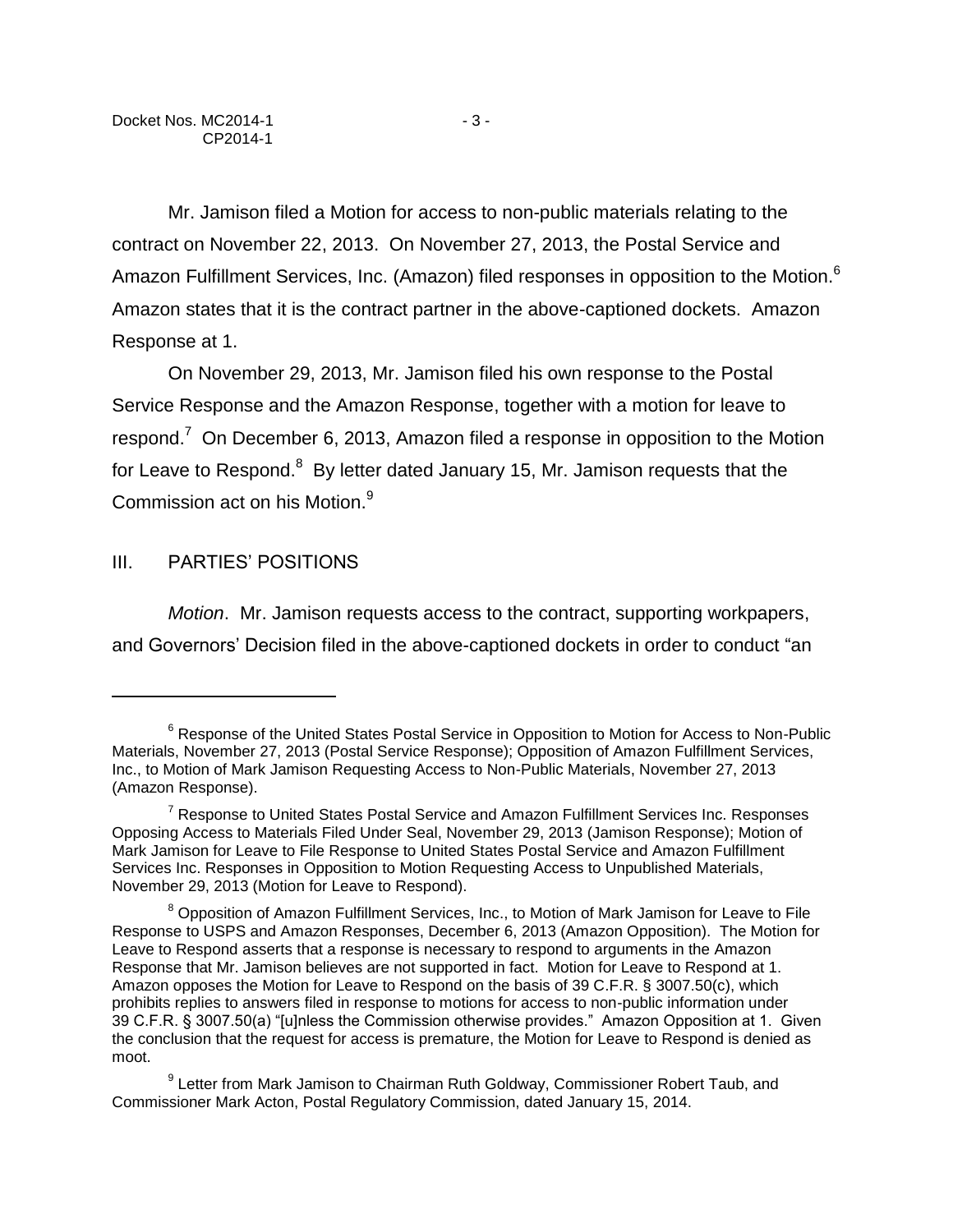independent evaluation of the contract to determine if it meets the terms and conditions asserted by the Postal Service in its filing and if the rates, fees, and/or services offered in the contract comport with [39 U.S.C.] 3653 and specifically how this contract may relate to obligations of universal service and service to rural areas under [39 U.S.C.] 403 and 404." Motion at 1. He asserts that he has no commercial relationship with the Postal Service, companies doing business with the Postal Service, or the mailing industry in general. *Id*. at 2. The Motion includes a signed copy of the protective conditions set out in Appendix A of 39 C.F.R. part 3007.

*Amazon*. Amazon opposes the Motion. It asserts that the contract contains commercial information of "extreme competitive sensitivity," including price and escalation terms, volume projections, and ZIP Code and implementation information. Amazon Response at 1. It argues that disclosure of this information would cause competitive harm to both Amazon and the Postal Service, because it would give competitors insight into Amazon's cost structure and plans for implementation of the Sunday delivery program. *Id*. at 5-6.

Amazon contends that Mr. Jamison has failed to provide a sufficient justification for access to the requested non-public information. *Id*. at 6. It argues that if the Commission allows Mr. Jamison access to the information to determine whether the contract is consistent with statements in the Request, "*every* document filed partly or wholly under seal would have to be open to public disclosure on demand…." *Id*. (emphasis in original). Similarly, it contends that allowing access to any person that expresses a desire to determine whether rates, fees, and services under a contract would establish a standard that "is so broad and content-free" that any request for access could satisfy it. *Id*. at 7.

Additionally, Amazon asserts that the Postal Service has no obligation to provide universal service on Sundays or under competitive negotiated service agreements. *Id*. at 7-9. Finally, it argues that granting the Motion has the potential to reduce the ability of the Postal Service to compete with private carriers for package delivery, given the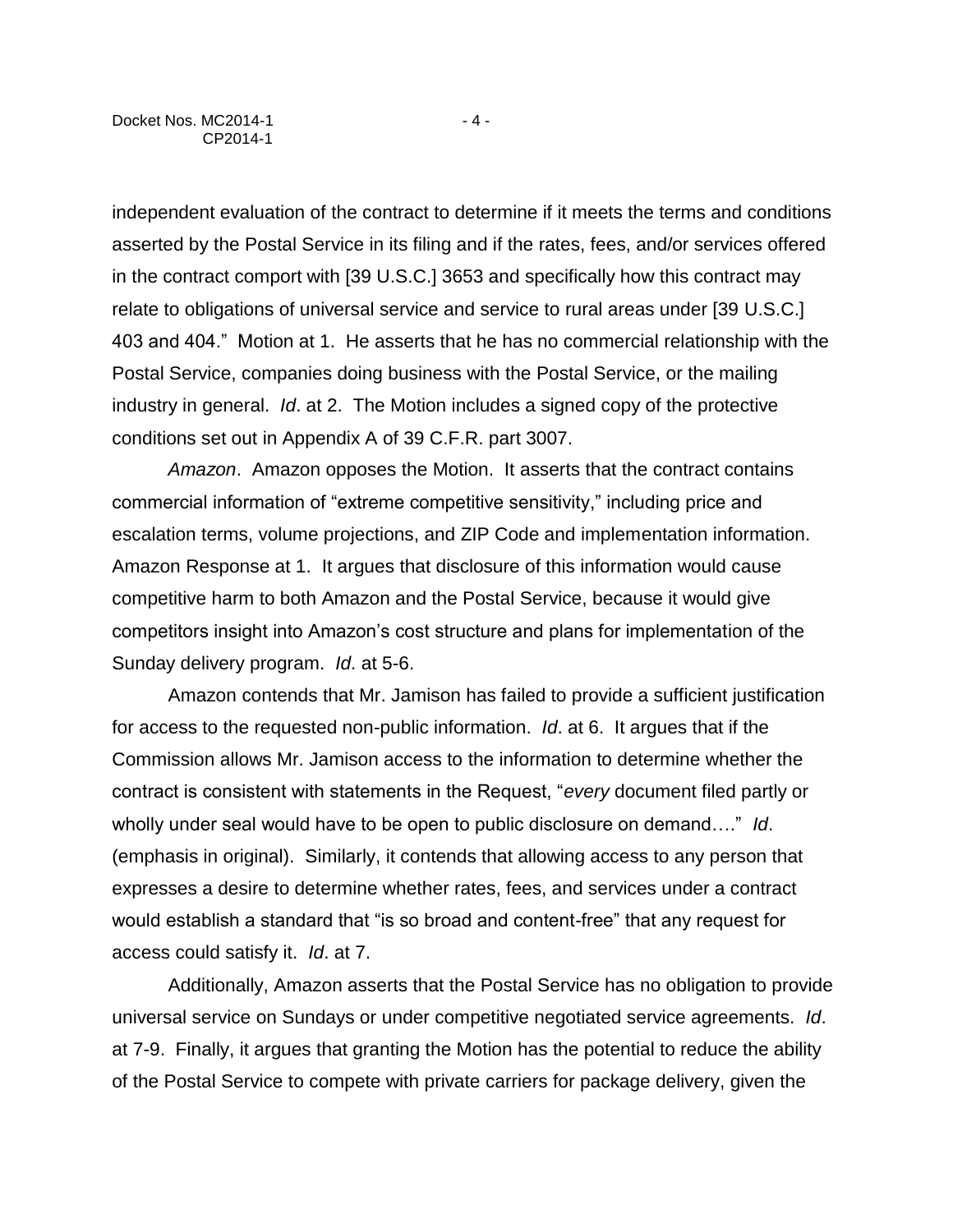risk that confidential business information could be disclosed to individuals seeking access for compliance purposes. *Id*. at 10.

*Postal Service*. The Postal Service also opposes the Motion. It states that, in its view, the requested materials are "information of a commercial nature, which under good business practice would not be publicly disclosed." Postal Service Response at 1. It asserts that disclosure would cause clear commercial injury to the Postal Service and to Amazon, by allowing competitors and prospective contract partners to gain advantages in negotiating similar contracts. *Id*. at 2. It also asserts that disclosure could have a significant negative effect on its ability to enter negotiated service agreements, because it could not assure its contract partners that information submitted to the Commission would remain confidential. *Id*. at 2-3.

The Postal Service argues that the Motion lacks a detailed statement of justification for access as well as a compelling justification for access. *Id*. at 3. It notes that the Commission has already determined that the contract complies with chapter 36 of title 39, United States Code, and that the Commission will review the contract for compliance each year as part of its Annual Compliance Determination (ACD). *Id*. The Postal Service argues that a "vague reference" to section 3653 and the ACD is not sufficient reason to allow access to the requested information. *Id*. Similarly, it opines that the Commission's rules require a higher standard for access than simply expressing a desire to determine whether the Postal Service's description of non-public materials is consistent with those materials. *Id*. at 4. Finally, the Postal Service argues that the Motion is insufficiently detailed because it does not explain why the Postal Service would be obligated to provide universal service on Sundays or in connection with a negotiated service agreement or why the requested information would help Mr. Jamison make arguments in a proceeding under 39 U.S.C. 3653 or 3662. *Id*.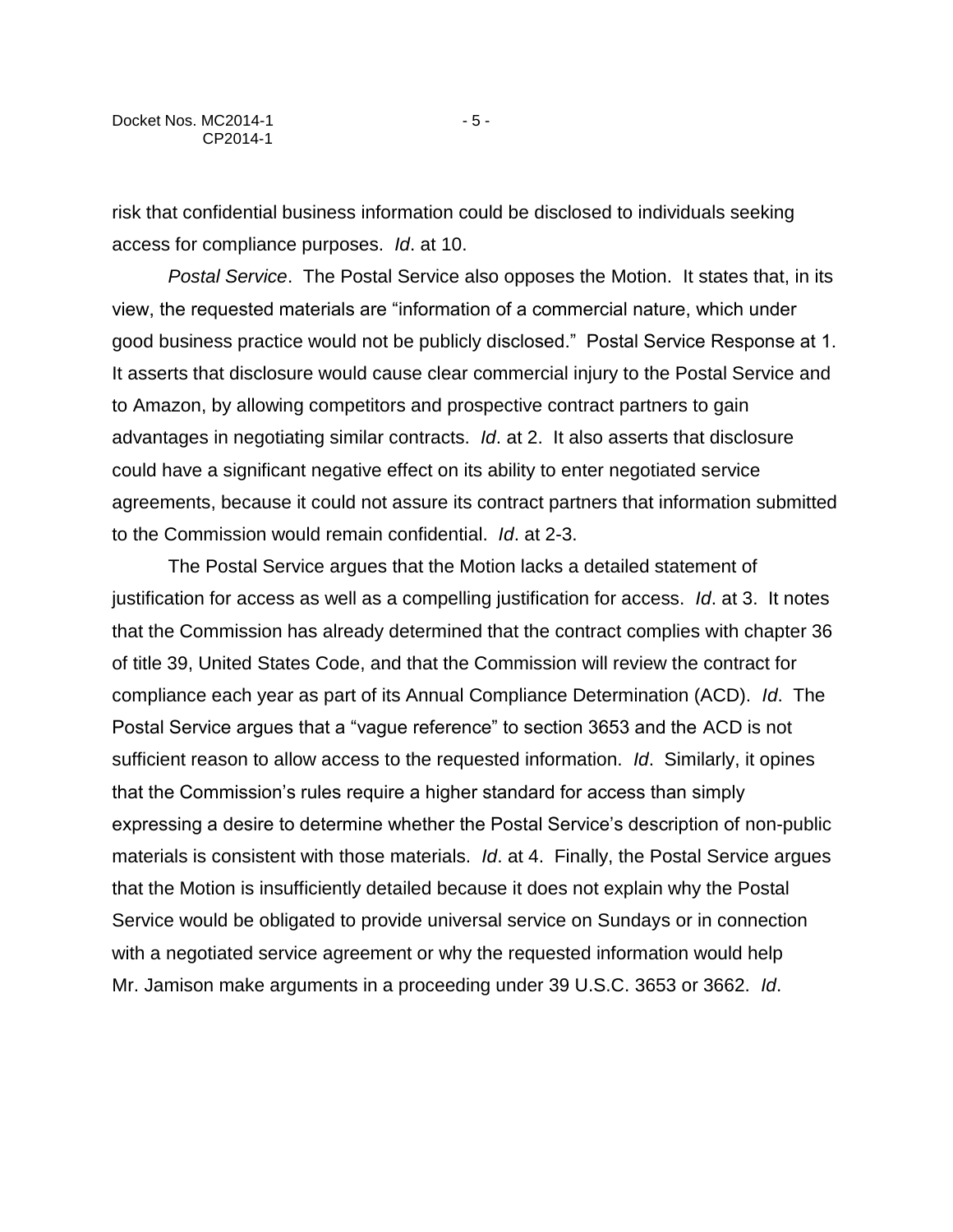Docket Nos. MC2014-1 - 6 -CP2014-1

The Commission's rules allow any person to file a motion requesting access to non-public materials relevant to compliance under 39 U.S.C. § 3653. 39 C.F.R. § 3007.50(a). The motion must contain a "detailed statement providing justification for access, including reference to the materials' relevance to compliance under chapter 36 of title 39 of the U.S. Code" and a list of relevant affiliations, including relationships with the party requesting access and whether that party is affiliated with the delivery services, communications or mailing industries. *Id*. In determining whether to grant a motion for access to non-public materials relevant to compliance, the Commission is required to "balance the interests of the parties based on Federal Rule of Civil Procedure 26(c)." 39 C.F.R. § 3007.52.

Pursuant to 39 U.S.C. § 3653, the Commission conducts an annual review of the Postal Service's compliance with the provisions of chapter 36 of title 39, United States Code, and the service standards in effect for the fiscal year. The annual review process for each fiscal year begins when the Postal Service submits its Annual Compliance Report (ACR) to the Commission, not later than 90 days after the end of the fiscal year. 39 U.S.C. § 3652(a). For each competitive contract in effect during that fiscal year, the ACR must identify the rates and service features under the contract and estimate the contract's costs, volumes, and revenues. 39 C.F.R. § 3050.21(g).

Upon receipt of the ACR, the Commission issues a notice and order providing the opportunity for comment on the ACR by users of the mails, affected parties, and the Public Representative. 39 U.S.C. § 3653(a). The Commission issues its ACD for a fiscal year not later than 90 days after the date on which the Postal Service submits the ACR for that fiscal year. *Id*. at 3653(b).